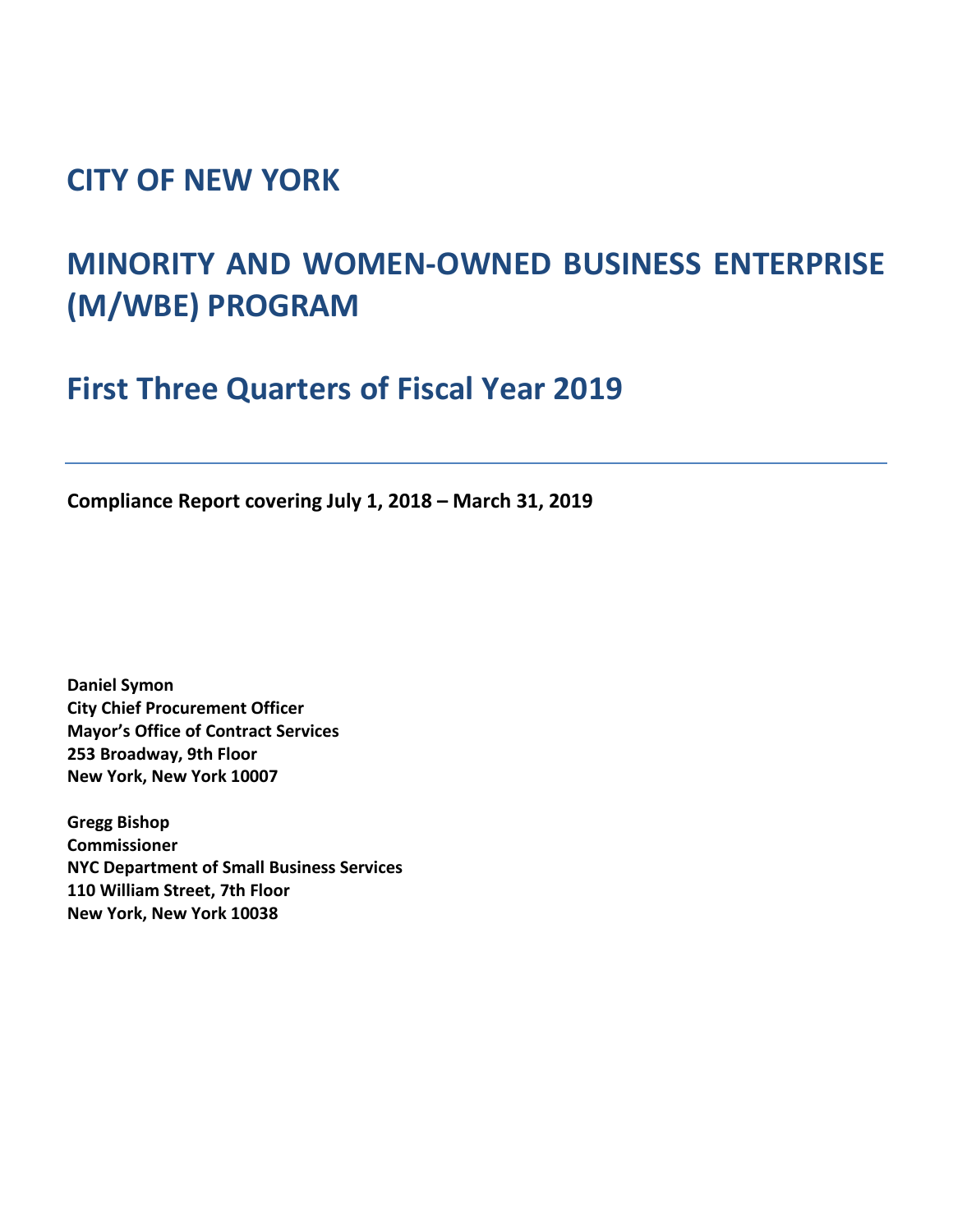### **Table of Contents**

| 3              |
|----------------|
| 3              |
| $\overline{4}$ |
| 5              |
| 6              |
| $\overline{7}$ |
| 9              |
| 10             |
| 10             |
| 10             |
| 13             |
| 14             |
| 15             |
| 15             |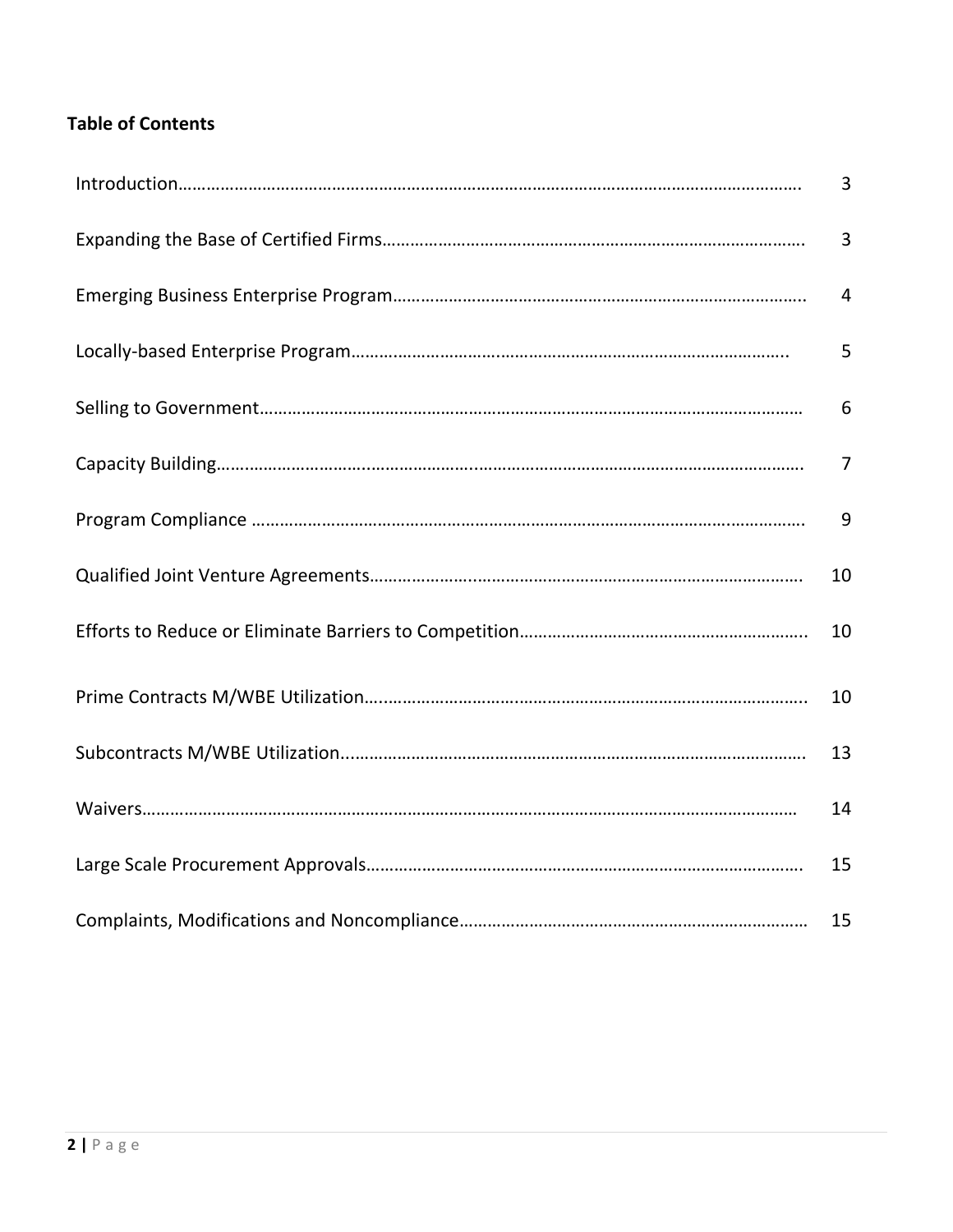#### **Introduction**

This report describes the City's efforts to ensure minority and women-owned businesses have greater access to public contracting opportunities. The reporting period covers program accomplishments for the first three quarters of Fiscal Year 2019 (July 1, 2018 – March 31, 2019). As per the New York City Administrative Code §6-129(l)1, the report is jointly submitted by the Director of the Mayor's Office of Contract Services (MOCS), as City Chief Procurement Officer, and by the Commissioner of the Department of Small Business Services (SBS).

This report summarizes program activity, prime contract, and subcontract utilization data for City-certified Minority and Women-Owned Business Enterprises (M/WBEs) and Emerging Business Enterprises (EBEs), as well as additional data specified in Section 6-129 of the New York City Administrative Code. The report covers prime contracts that were registered, and subcontracts approved in the first three quarters of FY 2019, including procurements that were solicited before LL 1 became effective and are subject to LL 129.<sup>1</sup> The City's M/WBE program is led by J. Phillip Thompson, Deputy Mayor for Strategic Initiatives and Citywide M/WBE Director, and administered in partnership with the Mayor's Office of M/WBEs, SBS and MOCS.

In addition to the requirement that the City find vendors responsible, State law also requires that most contracts be awarded to the lowest responsive bidder or the best proposer. SBS has worked aggressively to expand opportunities for minority and women-owned firms by connecting them to a comprehensive range of programs that provide procurement technical assistance and capacity building support, as well as other resources to help them navigate and compete in the public procurement marketplace. During the first three quarters of FY 2019, M/WBEs were awarded over \$504 million in prime contracts subject to the M/WBE program and approximately \$221 million in eligible subcontracts. The City achieved a combined prime and subcontract utilization of 24%.

#### **Expanding the Base of Certified Firms**

l

SBS continues to increase the participation of M/WBE firms in City contracting by expanding its base of certified businesses. During the certification process, a company's ownership and management structure is thoroughly reviewed to ensure the applicant performs the key functions of the business. Minority and

 $1$  LL 1 amended the law that created the City's M/WBE program, LL 129 of 2005. The new law took effect on July 1, 2013.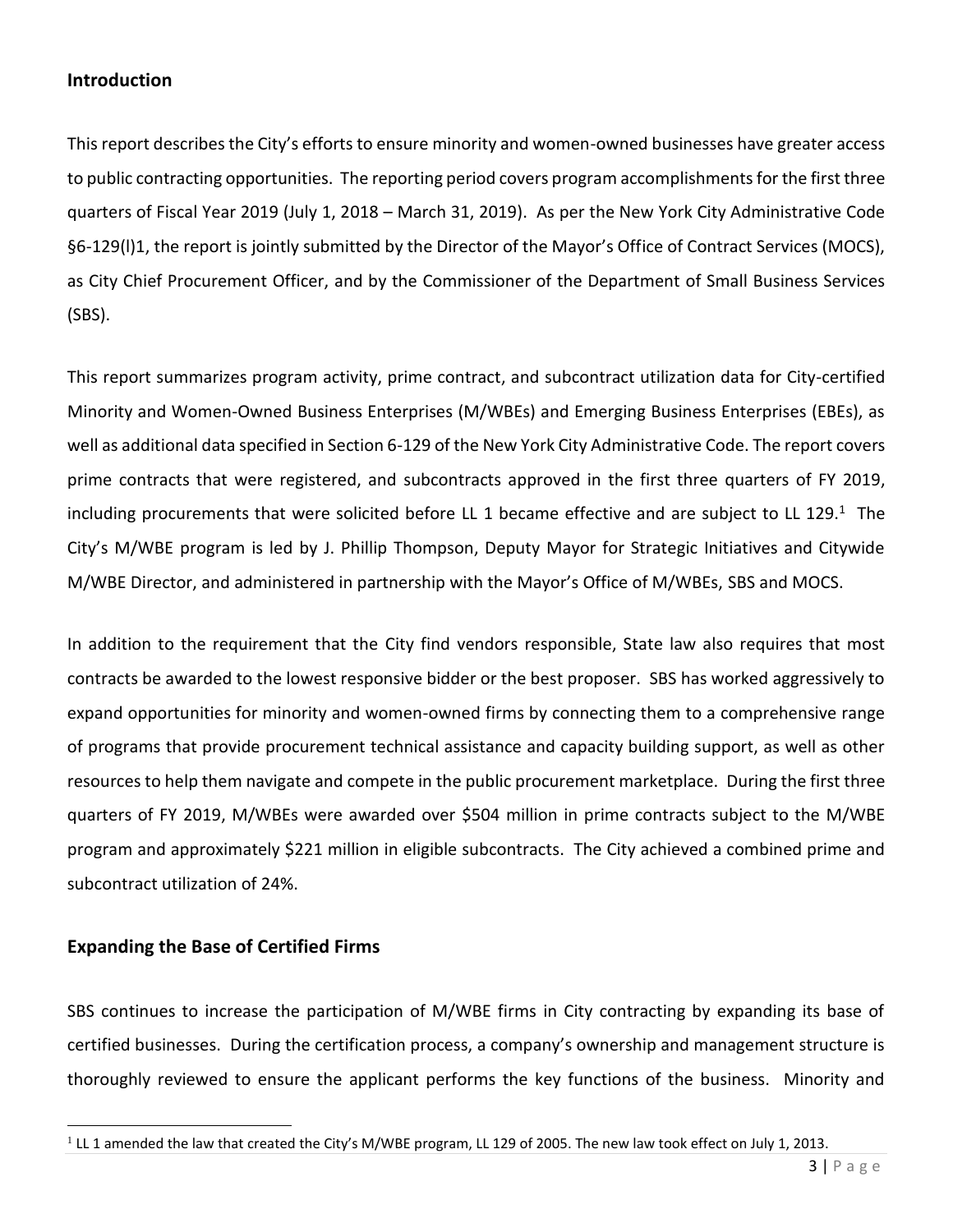women-owned firms who choose not to certify with the City are neither tracked nor measured in the City's performance reporting. The NYC Online Certification Portal [\(www.nyc.gov/certifyonline\)](https://sbsconnect.nyc.gov/) allows M/WBE firms to certify and recertify online, check the status of applications, and update their business profiles to better promote themselves to buyers. In addition to the regular certification workshops, during the reporting period, SBS continued to hold one-on-one certification application review sessions. These sessions help ensure that firms submitted complete and quality application packages, reduced back and forth and delays, and increased the chances of obtaining certification. In the first three quarters of FY 2019, SBS conducted 27 certification workshops and application review sessions for 263 businesses.

Various community partners help extend the reach of SBS certification outreach efforts. Businesses receive assistance in applying for certification from these organizations, including the New York City Council-funded community-based groups that comprise the M/WBE Leadership Association, and the SBS network of Business Solutions Centers located throughout the five boroughs. This helps to ensure a higher quality application, making the submission and the certification review process easier and simpler. Between July 2018 and March 2019, SBS certified 1,272 new M/WBEs and recertified 567 M/WBEs, bringing the total number of Citycertified companies to 7,857 as of March 31, 2019. Our community partners help support the business growth of M/WBEs with marketing workshops, networking events, and business development services. During the reporting period, SBS collaborated with local development corporations, trade associations, industry membership organizations, and local chambers of commerce on 170 events to spread the word about the benefits of certification and the range of capacity-building services available citywide to help businesses grow.

#### **Emerging Business Enterprise Program**

Local Law 12 of 2006 created the Emerging Business Enterprise ("EBE") program directed at expanding procurement opportunities to disadvantaged businesses. Although similar outreach approaches and capacity-building initiatives were and continue to be undertaken by SBS to successfully implement the M/WBE and EBE programs (SBS often targets potential M/WBE and EBE groups simultaneously), the outcomes of such measures are quite different. Similar to the federal DBE program, eligibility for EBE certification under the City's program requires that applicants satisfy a two-prong test of economic disadvantage and social disadvantage. Where social disadvantage is presumed for M/WBEs and further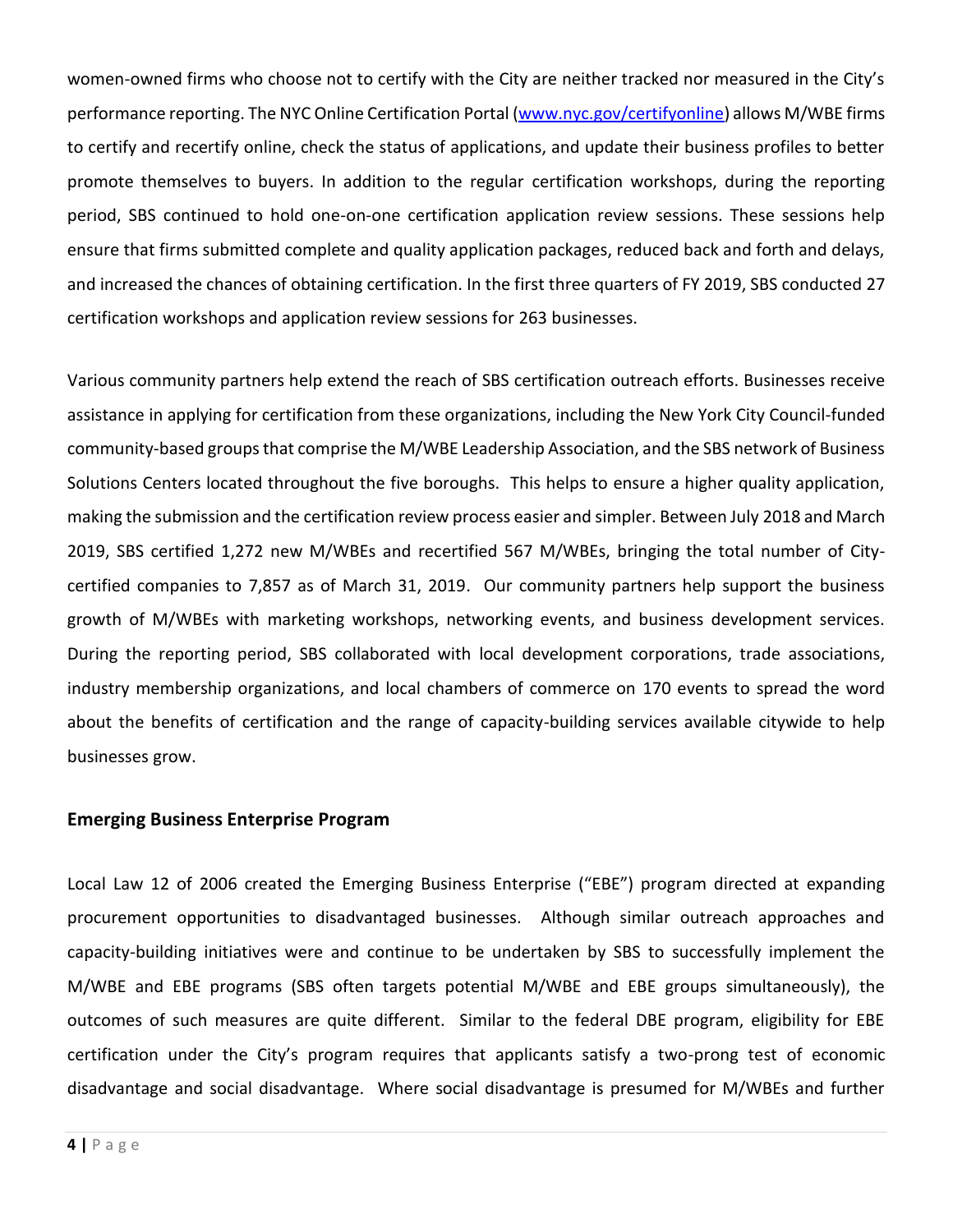evaluation of social or economic disadvantage criteria is not required for those individuals, the City's EBE program criteria relies on individual and specific determinations of an applicant's disadvantage. As of March 31, 2019, there were 10 certified EBE companies.

Unlike the M/WBE program, limited participation in the EBE program has made it difficult for City agencies to set goals on contracts. During the reporting period, EBEs were awarded a total of \$2,509,196 in all types of prime contracts and subcontracts.

SBS continues to strive towards increasing participation in the EBE program through a wide range of outreach efforts regularly conducted with businesses and community partners. Once increased participation in the EBE program is achieved, City agencies will have sufficient availability of certified EBE firms needed to set feasible contract goals.

#### **Locally-based Enterprise Program**

Although the Locally Based Enterprises (LBE) program is not referenced in Administrative Code §6-129, LBE is a certification category administered by SBS, and the applicability of the LBE program in City procurement is impacted by the M/WBE program. As set forth in Administrative Code §6-108.1, the LBE program is designed to promote the growth of small construction firms through greater access to contracting opportunities with the City. Generally, the program requires agencies to utilize LBEs as a prime or subcontractor on specific construction contracts. However, the number of contracts subject to the LBE program has substantially decreased in recent years due to other goal-setting programs established by the City, State and federal governments. Under the LBE program rules, contracts are excluded from the program if they are federally or State funded and subject to their requisite goal programs. Federally funded construction projects are generally subject to the Disadvantaged Business Enterprise program, and State funded contracts are subject to other goals requirements as well, including Article 15-A of the New York State Executive Law. As many City construction contracts are federally and State funded and subject to subcontracting goals under those programs, they are not covered by the LBE program. With the creation of the City's M/WBE program, M/WBE subcontracting goals are applied to City funded construction contracts in lieu of LBE goals. Accordingly, this further limits the applicability of the LBE requirements.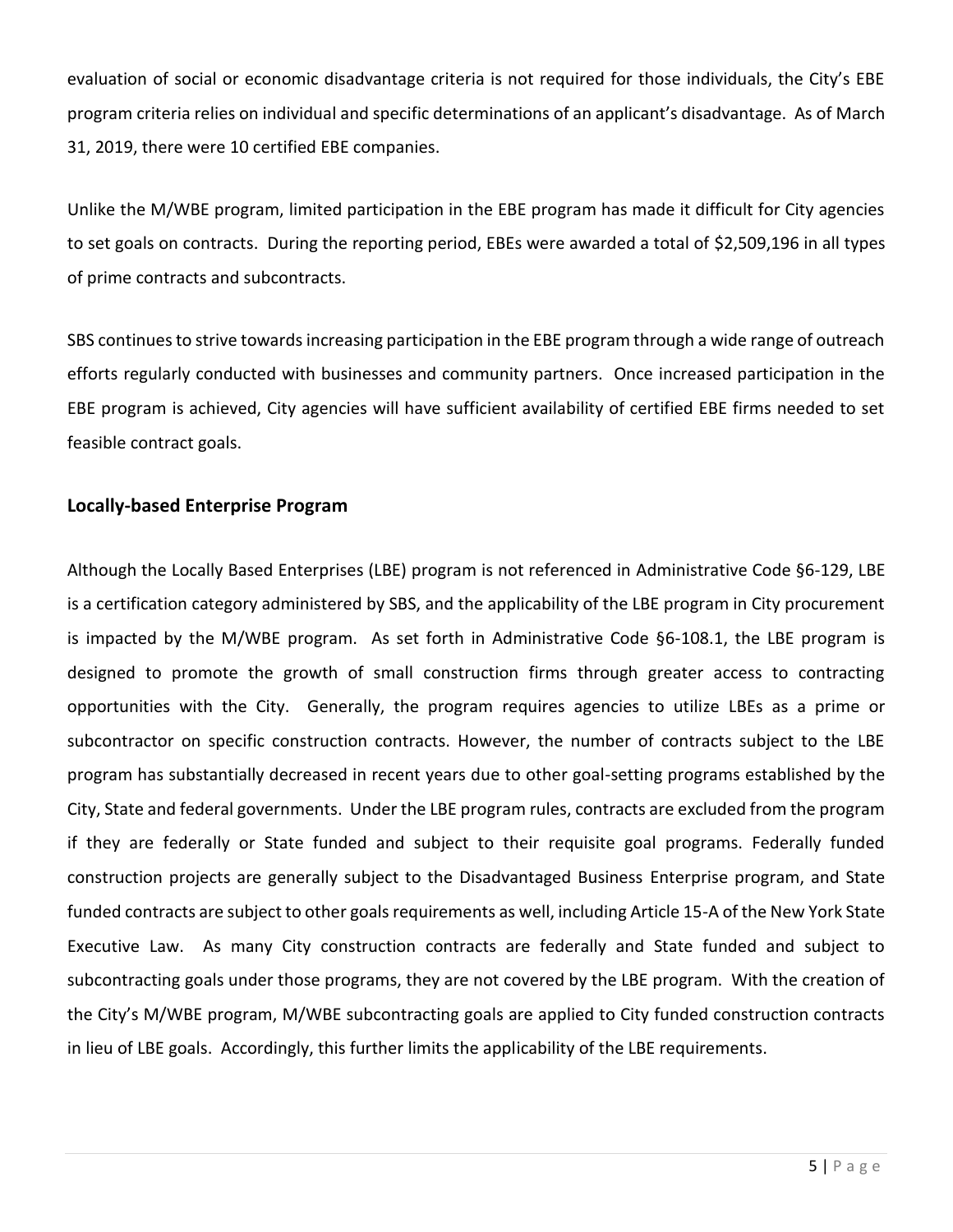During the reporting period, SBS certified 9 firms as LBEs, bringing the total number of LBE certified firms to 24 as of March 31, 2019. Many of our LBEs are also certified as M/WBEs and can be considered for subcontracting opportunities on City construction projects with M/WBE goals. During the reporting period, LBEs were awarded 1,516,865 in all types of prime contracts and subcontracts.

#### **Selling to Government**

SBS offers selling to government services that help M/WBEs navigate the City's procurement system. Services are provided through a combination of workshops and one-on-one assistance. To be an effective bidder on City contracts, M/WBEs must understand the City's procurement rules, the types of contracts, contract sizes, and how to interpret and respond to solicitations. M/WBEs must also maintain the most up-to-date information on their profile in the SBS Online Directory of Certified Businesses [\(www.nyc.gov/buycertified\)](http://mtprawvwsbswtp1-1.nyc.gov/) and other City procurement systems. In the first three quarters of FY 2019, SBS worked with 2,134 companies to help them understand the City's procurement rules, introduce them to NYC government contracting, explain the benefits of certification, and update their contact information and business profiles.

Also, during the reporting period, 527 companies attended SBS' regularly scheduled workshop "Selling to Government", a monthly workshop open to the public that provides firms with the foundational basics of government contracting.

Through SBS' Technical Assistance Program, firms receive one-on-one assistance on submitting the most competitive bids and proposals for City contracting opportunities. In the reporting period, SBS held 664 oneon-one sessions. Additionally, in the first three quarters of FY 2019, 549 companies attended SBS' Technical Assistance workshops that provided targeted training to different industries on government contracting techniques.

SBS also works with the New York City Council through the M/WBE Leadership Association to provide certified firms with more capacity-building services, including help applying for loans and surety bonds, preparing bids and proposals, and marketing to both the public and private sector. During the reporting period, member organizations sponsored 80 events, provided 789 one-on-one assistance sessions, assisted with 104 loan applications, and awarded 81 loans to M/WBEs.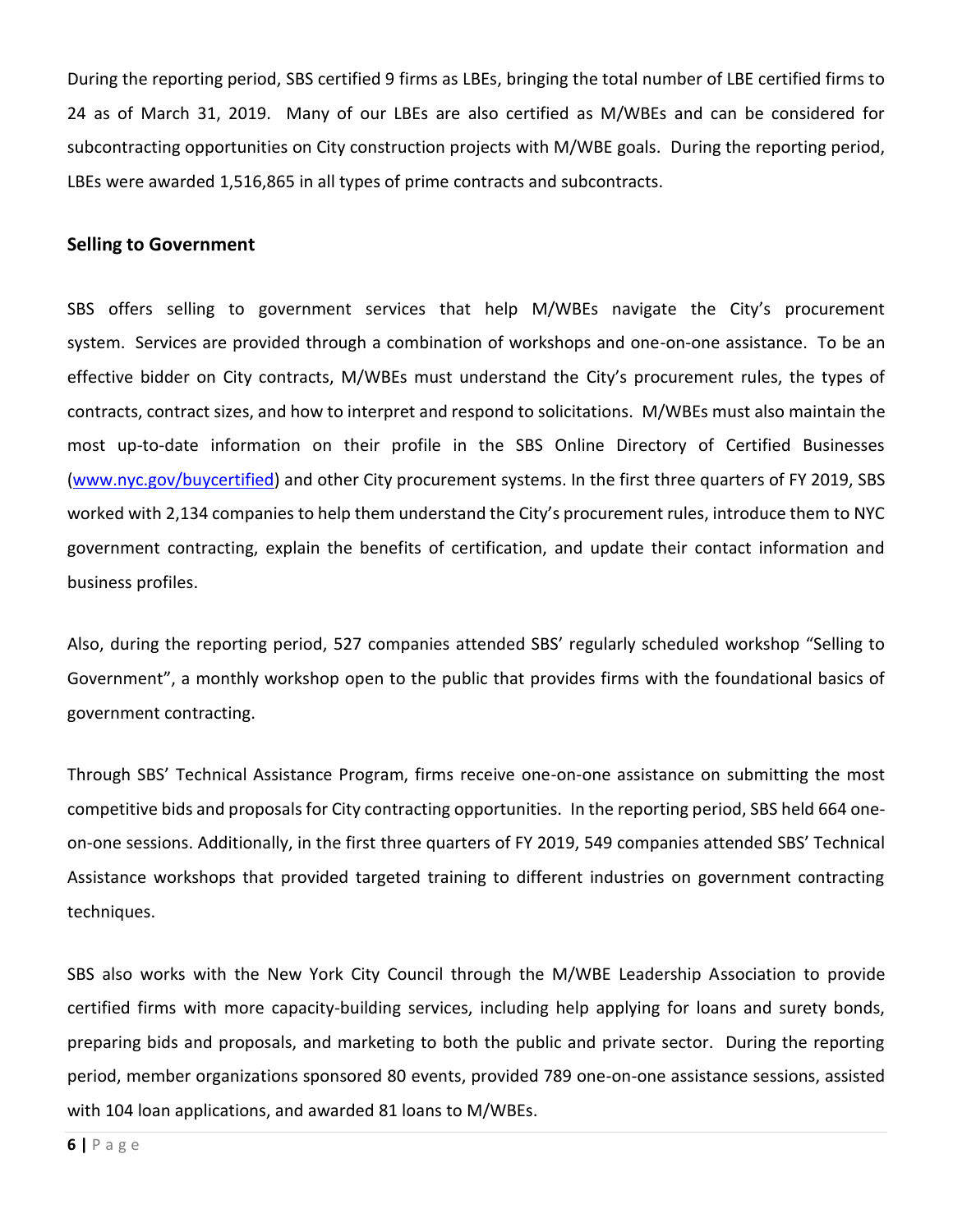#### **Capacity Building**

SBS administers a set of capacity-building programs and services for M/WBEs and small businesses that are designed to help firms better bid on, win, and perform on City contracts.

**Bond Readiness** provides certified construction and trade companies with financial management skills to help them secure or increase surety bonds necessary to compete on City contracts. The program offers two 8-week cohorts (Fall and Spring) that provide classroom, training and one-on-one assistance, as well as introductions to a network of surety agents. Firms are encouraged to bid on City contract opportunities where appropriate, while applying for pre-approval for bonding during the program. During the reporting period, 15 individuals representing 14 unique firms graduated from the Fall 2018 cohort of this program, and 19 individuals representing 16 unique firms were enrolled in the Spring 2019 cohort.

**NYC Construction Mentorship** provides certified construction, trade and related professional services firms with education, training, and technical assistance to help them build capacity, better understand the City solicitation process, and strengthen business operations with the goal of bidding on City contracting opportunities. Beginning in FY 2018, the program began offering a new condensed format in order to offer two 16-week cohorts per fiscal year. Each firm receives classroom instruction and unlimited one-on-one mentoring, a business assessment, and an individualized three-year growth plan for their business. Firms are encouraged to bid on City contract opportunities where appropriate and are provided additional guidance by MOCS and introductions to City agency personnel. During the reporting period, 28 individuals representing 26 unique firms graduated from the Fall 2018 cohort of this program, and 37 individuals representing 35 unique firms were enrolled in the Spring 2019 cohort.

**NYC Goods & Services Mentorship,** launched in FY 2017, now offers two 16-week cohorts per fiscal year, providing certified non-construction goods and services firms with education, training and mentoring to strengthen their businesses with a focus on bidding on City contracting opportunities. Each participating firm receives classroom instruction, unlimited one-on-one mentorship and technical assistance from subject matter experts, a business needs assessment, and an individualized three-year growth plan for their business. City agency reps meet participating firms and introduce them to their procurement practices and contracting opportunities. Firms are encouraged to bid on City solicitations where applicable and are guided by MOCS and other agency staff on best practices. During the reporting period, 27 individuals representing 27 unique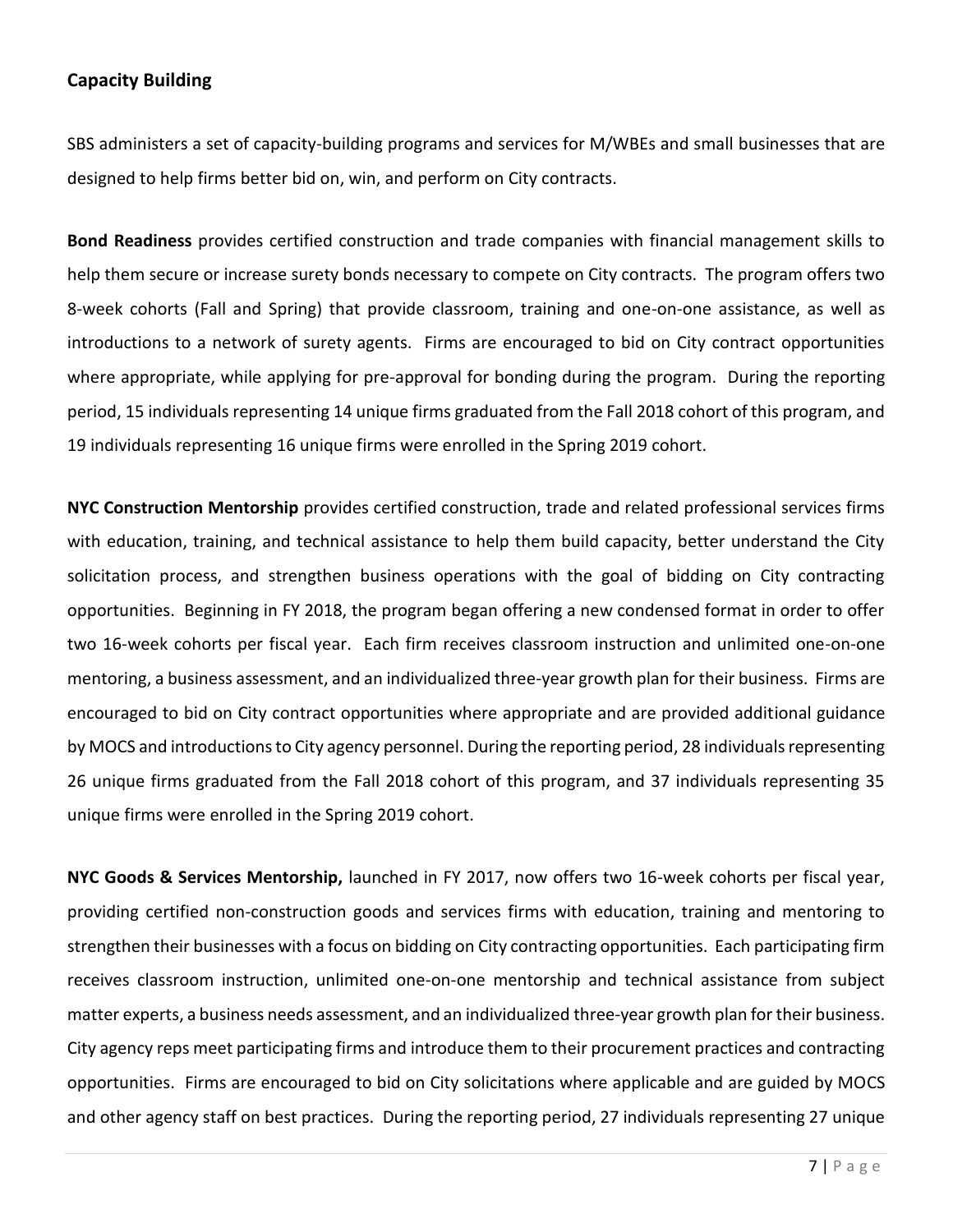firms graduated from the Fall 2018 cohort of this program, and 31 individuals representing 31 unique firms were enrolled in the Spring 2019 cohort.

**Next Level Services,** launched in FY 2018, is designed to provide graduates of SBS' and other mentorship programs and more mature stage certified firms looking to sell to NYC, with education, training and guidance through workshops, webinars, QuickBooks clinics, bonding conferences and one-on-one counseling sessions. Services are offered in three categories: Construction, Bonding and Financial Management, and Goods & Services. The topics and services are designed to address the business challenges of firms who are at least three years in operation, generating revenues of at least \$300,000, and who have commercial and some public-sector project experience, and help them to successfully compete for City contract opportunities. During the reporting period, six QuickBooks clinics, five webinars, five workshops, and two bonding conferences were held, with a total of 294 attendees representing 236 unique firms. 64 Next Level Services one-on-one sessions were conducted engaging 39 unique firms.

The **Corporate Alliance Program (CAP)** helps connect firms with contracting opportunities in the private sector in collaboration with 16 corporate partners. Becoming a supplier to a large corporation is a major step forward for any small business, providing not only income but credibility, stability, and business relationships that come with experience. With its CAP partners, SBS offers a workshop series that addresses key issues small businesses face when trying to break into the corporate supply chain. During the reporting period, CAP held one workshop as part of the "Navigating the Corporate Supply Chain" workshops series that provided 33 attending unique firms with connections to corporate partners and potential corporate contracting opportunities. Additionally, nine unique firms graduated from the 4th cohort of the CAP/NYC*EO* M/WBE Mentorship Program for Goods and Services.

**Strategic Steps for Growth** is an eight-month executive education program designed for M/WBEs, offered in partnership with the NYU Stern School of Business' W.R. Berkley Innovation Lab and NYU Division of Operations. The program provides participants with a new professional network, including business experts, university professors, and other business owners, and offers guidance for every aspect of business operations as well as a focus on capacity building for City and government contract opportunities for the enrolled M/WBEs and on private-sector opportunities for the enrolled media and entertainment firms. Participants learn the strategic skills needed to run a growing company and create a custom, three-year growth plan for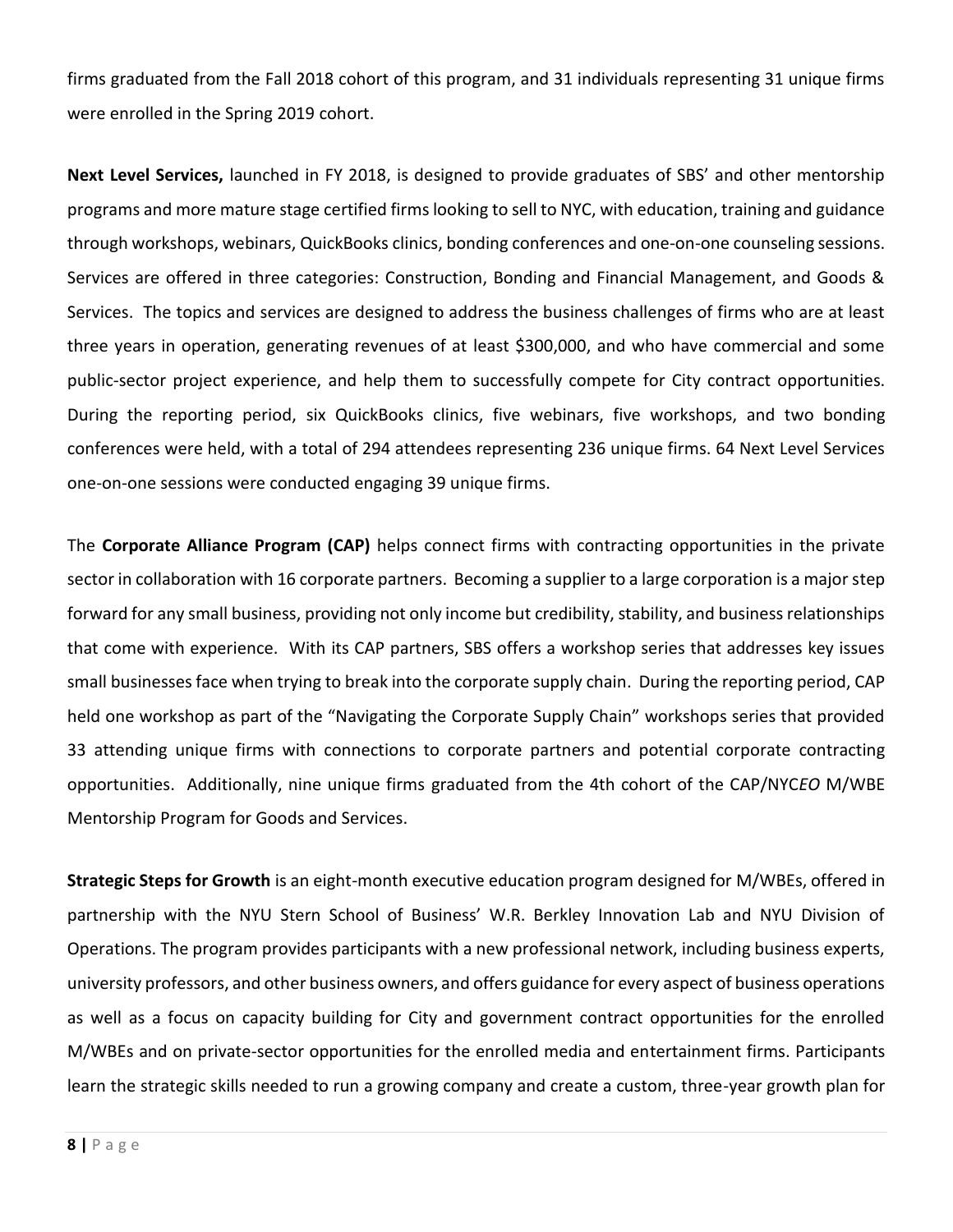their businesses. In the reporting period, there were nine M/WBE firms currently enrolled as part of the 2019- 2020 cohort.

New York City Economic Development Corporation and SBS launched the **Contract Financing Loan Fund** in FY 2017. The Loan Fund enhances the ability of business owners to access the capital they need to win, take on and perform successfully on NYC contracts, and reduces the cost of capital to a 3% annual interest rate. During the reporting period, \$4,275,681 had been awarded through the Loan Fund.

#### **Program Compliance**

To ensure that all agency staff responsible for purchasing activities are knowledgeable about the M/WBE program and their agency's goals, SBS and MOCS conduct agency training sessions at the Citywide Training Center and specific trainings at agency offices. During the first three quarters of FY 2019, 232 procurement professionals from 38 agencies attended 7 training sessions. The topics included Local Law 1 implementation, strategies and best practices used to identify M/WBEs for contract opportunities, Online Directory training, and enhancing M/WBE procedures in all contract areas.

During FY 2019, SBS completed the FY 2016 and FY 2017 LL1 Compliance Audit of 5% of all open City contracts for which subcontractor utilization plans were established and 5% of all open City contracts awarded to M/WBEs, during FY 2016 and FY 2017. Overall, 33 contracts were selected for FY 2016, 45 contracts were selected for FY 2017, and 19 were covered under the audit.

In the reporting period, the Director of the City's M/WBE program, Deputy Mayor for Strategic Policy Initiatives J. Phillip Thompson and M/WBE Senior Advisor and Director of Mayor's Office of M/WBE Jonnel Doris held the first three quarterly compliance meeting with agency commissioners and M/WBE officers to discuss utilization and agency initiatives to increase M/WBE performance. The first meeting was held on September 14, 2018 and was attended by 74 attendees representing 37 agencies. The second meeting was held on December 6, 2018 and was attended by 80 attendees representing 39 agencies. The third meeting was held on March 26, 2019 and was attended by 88 attendees representing 39 agencies.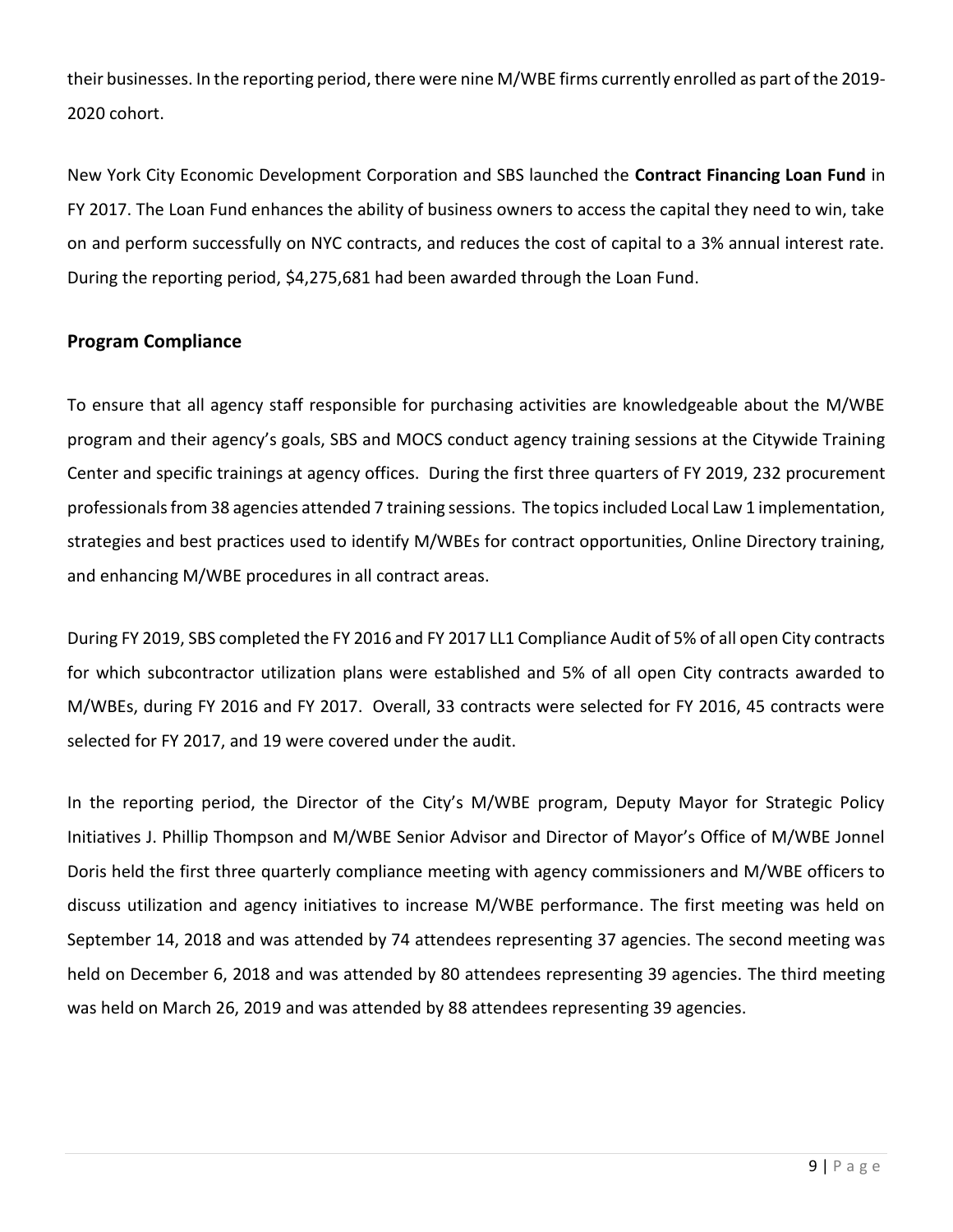#### **Qualified Joint Venture Agreements**

There were no contracts subject to the M/WBE program awarded to a qualified joint venture in the first three quarters of FY 2019.

#### **Efforts to Reduce or Eliminate Barriers to Competition**

Since the implementation of the M/WBE program, the City continues to undertake a number of efforts to reduce barriers for M/WBEs and small businesses that are competing for contracts and currently doing business with the City. As mentioned above, SBS is operating a bond readiness program to help firms secure surety bonds for larger City construction projects. SBS launched the Bond Collateral Assistance Fund, funded with \$10 million, to help small businesses and M/WBEs secure surety bonds to perform on City Contracts. Since program launch, two collateral assistance awards have been made for a total of \$800,000.

To make it easier to do business with the City, agencies are required to post all solicitation materials through the City Record Online, allowing vendors to identify opportunities and download relevant materials from one online location. SBS also continues to assist companies with expediting their payment requests from prime contractors and City agencies.

#### **Prime Contract M/WBE Utilization**

Table 1 below summarizes prime contracts awarded by City agencies during the first three quarters of FY 2019. M/WBEs were awarded approximately \$504.3 million in prime contracts amounting to 18% of all such awards during this reporting period. The prime contracts in this table include industries and awards pursuant to methods subject to the M/WBE program.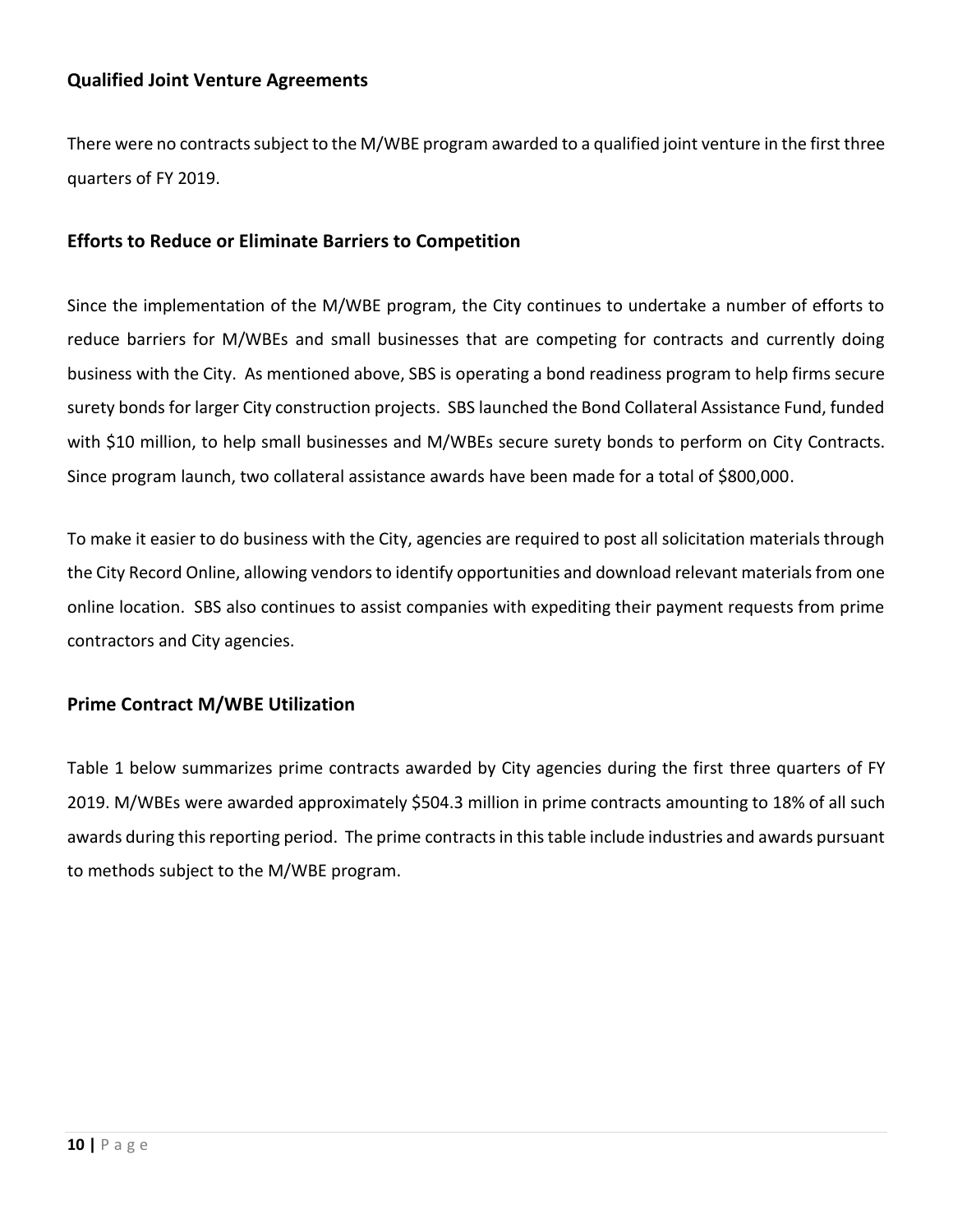| Table 1 - FY 2019 Q1-Q3 - Prime Contracts Utilization by Industry |                  |                                                 |              |                |                                          |  |
|-------------------------------------------------------------------|------------------|-------------------------------------------------|--------------|----------------|------------------------------------------|--|
| <b>Industry/Size Group</b>                                        |                  | M/WBE                                           | <b>Total</b> |                |                                          |  |
| <b>Construction Services<sup>2</sup></b>                          | 3,924            | Count<br><b>Contract Value</b><br>\$322,235,484 |              | Count<br>7,740 | <b>Contract Value</b><br>\$1,461,916,295 |  |
| Micro Purchase                                                    | 3,830            | \$5,308,310                                     | 22%<br>58%   | 7,496          | \$9,219,711                              |  |
| <b>Small Purchase</b>                                             | 29               | \$1,764,707                                     | 81%          | 35             | \$2,168,809                              |  |
| >\$100K, <=\$1M                                                   | 23               | \$14,630,718                                    | 40%          | 53             | \$37,005,266                             |  |
| $>51M$ , <= $55M$                                                 | 33               | \$80,814,584                                    | 30%          | 96             | \$268,281,118                            |  |
| $>$ \$5M, <=\$25M                                                 | $\overline{7}$   | \$67,253,577                                    | 14%          | 48             | \$483,872,819                            |  |
| $>525M$                                                           | $\overline{2}$   | 23%<br>\$152,463,587                            |              | 12             | \$661,368,572                            |  |
| <b>Goods</b>                                                      | 3,802            | \$42,295,198                                    | 57%          | 7,696          | \$73,760,396                             |  |
| Micro Purchase                                                    | 3,432            | \$20,698,449                                    | 49%          | 7,168          | \$42,563,102                             |  |
| <b>Small Purchase</b>                                             | 370              | \$21,596,749                                    | 69%          | 528            | \$31,197,295                             |  |
| <b>Professional Services</b>                                      | 237              | \$87,194,816                                    | 10%          | 744            | \$863,017,922                            |  |
| Micro Purchase                                                    | 129              | \$1,403,163                                     | 31%          | 465            | \$4,600,448                              |  |
| <b>Small Purchase</b>                                             | 71               | \$4,880,144                                     | 68%          | 106            | \$7,170,874                              |  |
| $>$ \$100K, <=\$1M                                                | 25               | \$5,610,422                                     | 14%          | 88             | \$39,641,852                             |  |
| $>51M$ , <= $$5M$                                                 | 10               | \$30,053,195                                    | 21%          | 48             | \$141,542,819                            |  |
| $>55M$ , <= $$25M$                                                | $\mathbf{1}$     | \$19,547,797                                    | 6%           | 29             | \$321,993,537                            |  |
| $>\frac{2}{3}$ 25M                                                | $\mathbf{1}$     | \$25,700,095                                    | 7%           | 8              | \$348,068,391                            |  |
| <b>Standardized Services</b>                                      | 1,072            | \$52,540,326                                    | 14%          | 4,047          | \$364,826,849                            |  |
| Micro Purchase                                                    | 909              | \$6,784,739                                     | 31%          | 3,689          | \$22,234,657                             |  |
| <b>Small Purchase</b>                                             | 111              | \$7,613,301                                     | 54%          | 196            | \$14,129,679                             |  |
| >\$100K, <= \$1M                                                  | 48               | \$12,281,362                                    | 35%          | 102            | \$35,588,167                             |  |
| $>51M$ , <= $$5M$                                                 | 3                | \$6,943,924                                     | 7%           | 44             | \$106,536,132                            |  |
| $>55M$ , <= $$25M$                                                | $\mathbf 1$      | \$18,917,000                                    | 12%          | 15             | \$158,638,215                            |  |
| $>525M$                                                           | $\mathbf 0$      | \$0                                             | 0%           | 1              | \$27,700,000                             |  |
| <b>Total</b>                                                      | 9,035            | \$504,265,823                                   | 18%          | 20,227         | \$2,763,521,461                          |  |
| Micro Purchase                                                    | 8,300            | \$34,194,662                                    | 43%          | 18,818         | \$78,617,917                             |  |
| Small Purchase                                                    | 581              | \$35,854,900                                    | 66%          | 865            | \$54,666,656                             |  |
| $>$ \$100K, <=\$1M                                                | 96               | \$32,522,503                                    | 29%          | 243            | \$112,235,284                            |  |
| $>51M$ , <= $55M$                                                 | 46               | \$117,811,703                                   | 23%          | 188            | \$516,360,070                            |  |
| >\$5M, <=\$25M                                                    | $\boldsymbol{9}$ | \$105,718,373                                   | 11%          | 92             | \$964,504,571                            |  |
| $>\frac{6}{2}$ 25M                                                | $\overline{3}$   | \$178,163,682                                   | 17%          | 21             | \$1,037,136,963                          |  |

Agencies are not required to apply participation requirements to certain types of contracts. See, NYC Administrative Code § 6-129(q) (1)-(7). Table 1 above and the subsequent discussion of M/WBE performance include those contracts that have been counted towards the City's M/WBE program.

 $\overline{\phantom{a}}$ 

<sup>&</sup>lt;sup>2</sup> The micro purchase limit for construction services contracts was increased to range from \$1 to \$35,000 on March 1, 2016. Likewise, small purchase construction services contracts were increased to range from \$35,001 to \$100,000. The micro purchase range for standard and professional services and goods contracts remained unchanged at \$1 to \$20,000, and their respective small purchase ranges also remained at \$20,001 to \$100,000.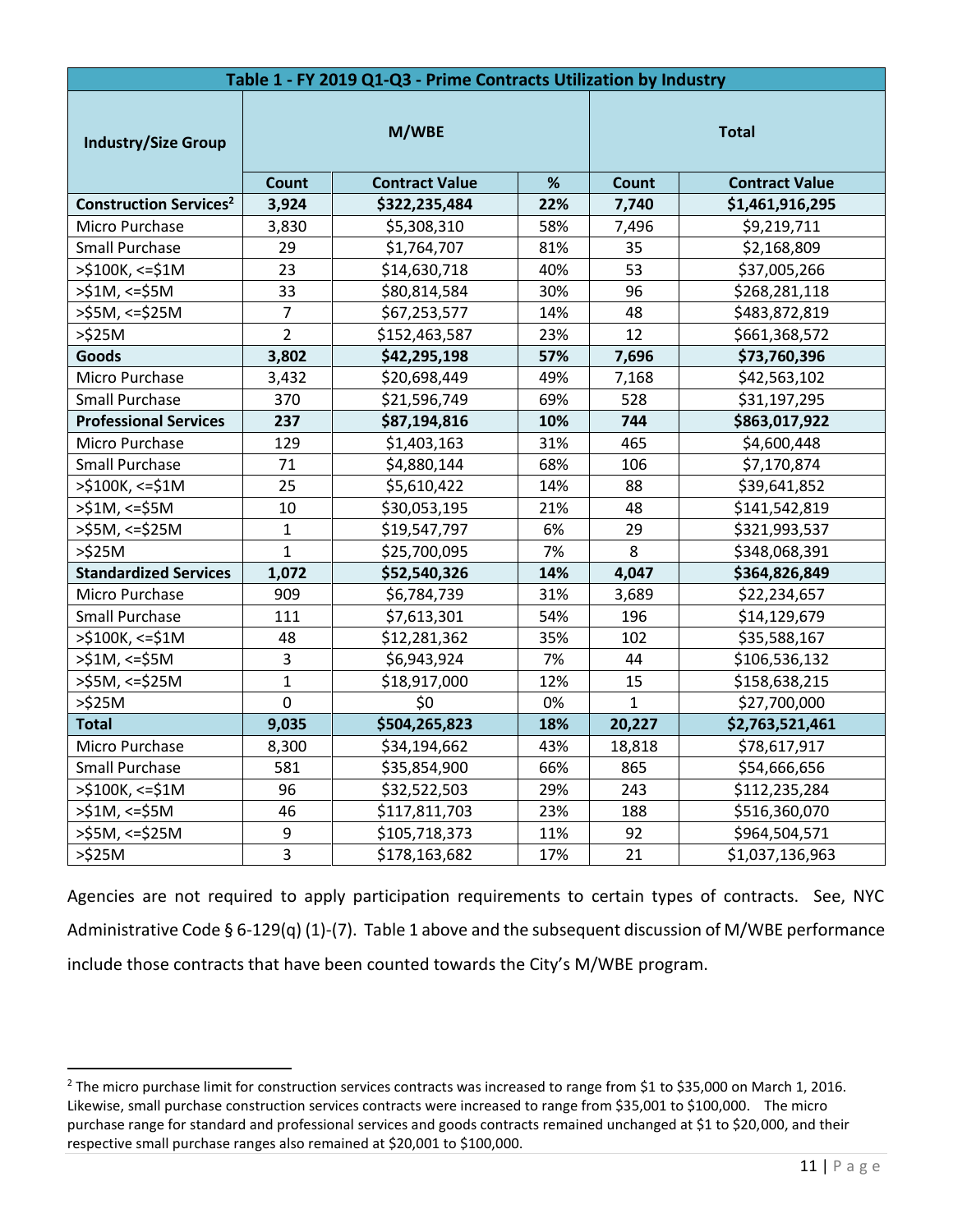As required by §6-129 of the Administrative Code, the M/WBE performance data (see Appendices – Tables A - F)<sup>3</sup> is summarized separately for each of the following categories: MBE, WBE, minority women (certified as both MBE and WBE), and total M/WBE. MBEs include all minority-owned businesses, regardless of gender. WBEs include all women-owned businesses regardless of race.

In those areas of procurement where agencies have greater discretion to target procurements to M/WBEs (i.e., micro purchases and small purchases), M/WBE utilization remains strong. In the first three quarters of FY 2019, M/WBEs were awarded nearly \$34.2 million worth of micro purchases, or 43% of the dollar value of all such awards. Additionally, for small purchases the M/WBE utilization rate was 66% of the dollar value of all such awards (approximately \$35.9 million awarded).

A total of 20,227 prime contracts were awarded during the first three quarters of FY 2019. M/WBE utilization on prime contracts during the reporting period is detailed below. Highlights include M/WBEs being awarded:

- 29% of the value of contract awards valued between \$100,000 and at or below \$1 million (over \$32.5 million);
- 23% of the value of contract awards valued between \$1 million and at or below \$5 million (over \$117.8 million); and
- 11% of the value of contract awards valued between \$5 million and at or below \$25 million (over \$105.7 million).
- 17% of the value of contracts awards valued over \$25 million (nearly \$178.2 million).

Agency-by-agency and certification category details corresponding to Table 1 above are included in the Appendices to this report (Tables A - B).

Most prime contracts reflected in the data (except the professional services contracts, for example) are required by New York State law to be procured via competitive sealed bid. Under General Municipal Law (GML) § 103, agencies must, for the majority of the contracts covered by the program, accept the lowest responsible bid and may not give a bidder preference because of its M/WBE status. City agencies' efforts to achieve their M/WBE participation goals through prime contract awards are thus limited to such means as increased outreach and training aimed at encouraging M/WBEs to bid successfully on various procurements. Even for procurements not covered by GML § 103, such as professional services contracts, GML § 104-b

 $\overline{\phantom{a}}$ 

<sup>&</sup>lt;sup>3</sup> Appendices A – I can be found on the MOCS website at [http://www1.nyc.gov/site/mocs/mwbe/reports.page.](http://www1.nyc.gov/site/mocs/mwbe/reports.page)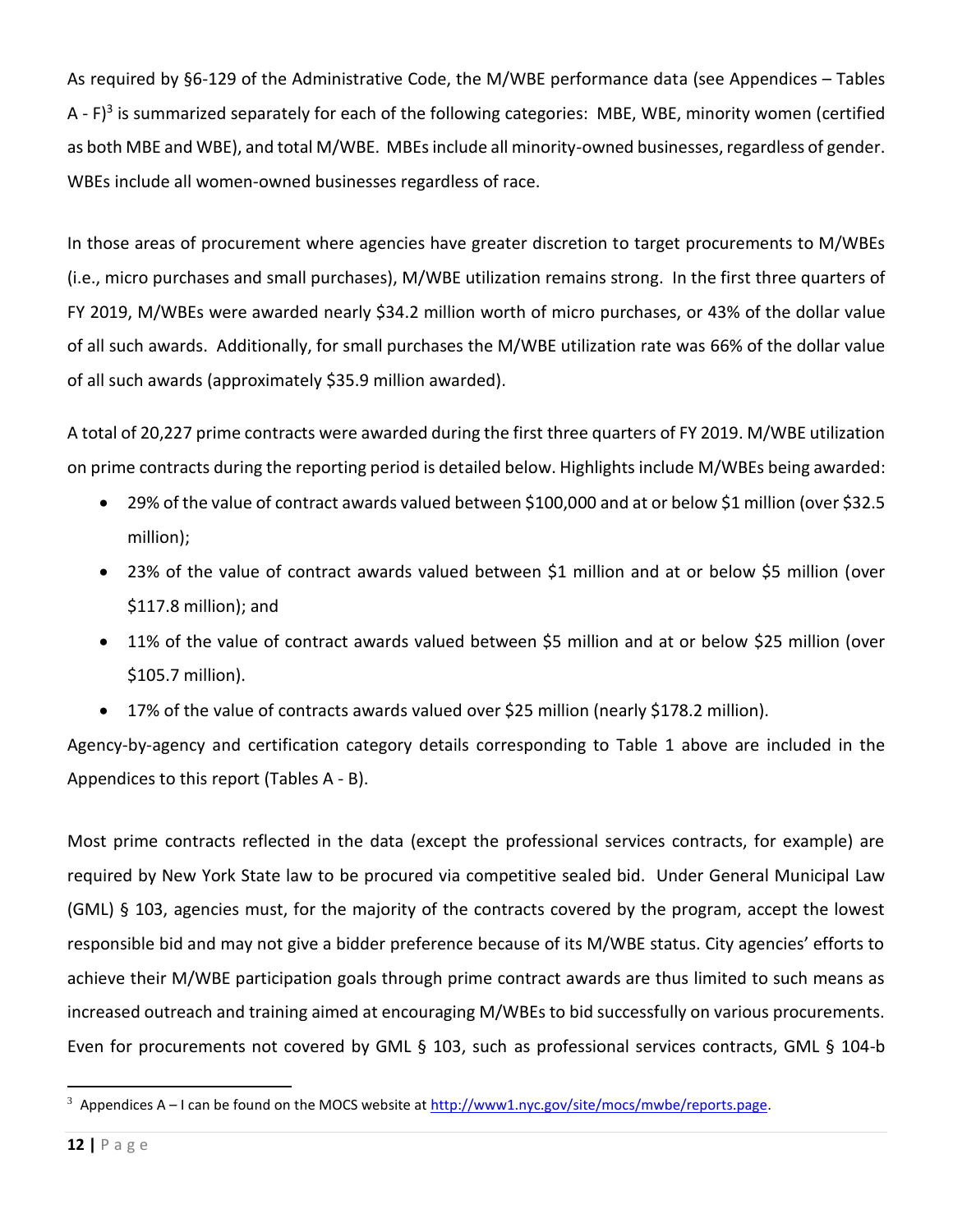precludes agencies from pursuing social policy goals unrelated to the procurement of goods and services, including M/WBE status. Thus, the citywide goals for prime contract awards must be viewed as aspirational, and agencies' performance may only be evaluated in terms of their efforts to make progress toward achieving the goals in light of the limited tools available to them for that purpose.

#### Prime Contracts with M/WBE Participation Goals

Under the M/WBE program, larger prime contracts with anticipated subcontracting are subject to participation goals and must be reported on pursuant to §6-129(l)(b)(i). During the reporting period, agencies awarded 320 new prime contracts subject to M/WBE participation requirements with 19% of the value of those awards made to certified M/WBE firms.

#### **Subcontract M/WBE Utilization**

M/WBE utilization with respect to approved subcontracts during the reporting period is demonstrated in Table 2 below. As shown, of the 1,492 approved subcontracts related to contracts subject to the program, 804 were awarded to M/WBE firms. The approved subcontracts awarded to M/WBEs amounted to approximately \$221.1 million and represent 60% of the value of all qualifying subcontracts. For more details, see Appendices – Tables E - F.

| Table 2 - FY 2019 Q1-Q3 - Subcontracts Utilization by Industry |              |               |     |                |               |  |  |
|----------------------------------------------------------------|--------------|---------------|-----|----------------|---------------|--|--|
| <b>Industry/Size Group</b>                                     | M/WBE        |               |     |                | <b>Total</b>  |  |  |
|                                                                | <b>Count</b> | <b>Value</b>  | %   | Count          | <b>Value</b>  |  |  |
| <b>Construction</b>                                            | 434          | \$142,890,746 | 64% | 800            | \$224,727,827 |  |  |
| $\le$ = \$20K                                                  | 119          | \$2,137,277   | 50% | 279            | \$4,316,262   |  |  |
| $>$ \$20K, <=\$100K                                            | 119          | \$7,896,662   | 57% | 216            | \$13,755,343  |  |  |
| $>$ \$100K, <=\$1M                                             | 162          | \$52,567,119  | 62% | 256            | \$84,546,690  |  |  |
| $>51M$ , <= $$5M$                                              | 31           | \$61,697,560  | 76% | 43             | \$81,575,409  |  |  |
| $>$ \$5M, <=\$25M                                              | 3            | \$18,592,128  | 46% | 6              | \$40,534,124  |  |  |
| $>\frac{6}{2}$ 25M                                             | $\mathbf 0$  | \$0           | 0%  | 0              | \$0           |  |  |
| <b>Professional Services</b>                                   | 298          | \$68,241,739  | 57% | 559            | \$119,383,770 |  |  |
| $\le$ = \$20K                                                  | 77           | \$740,424     | 50% | 175            | \$1,475,011   |  |  |
| >\$20K, <=\$100K                                               | 109          | \$5,898,710   | 48% | 216            | \$12,185,980  |  |  |
| $>$ \$100K, <=\$1M                                             | 93           | \$26,514,952  | 63% | 141            | \$41,944,157  |  |  |
| $>51M$ , <= $$5M$                                              | 19           | \$35,087,652  | 73% | 25             | \$47,771,074  |  |  |
| $>$ \$5M, <=\$25M                                              | $\Omega$     | \$0           | 0%  | $\overline{2}$ | \$16,007,548  |  |  |
| $>525M$                                                        | 0            | \$0           | 0%  | 0              | \$0           |  |  |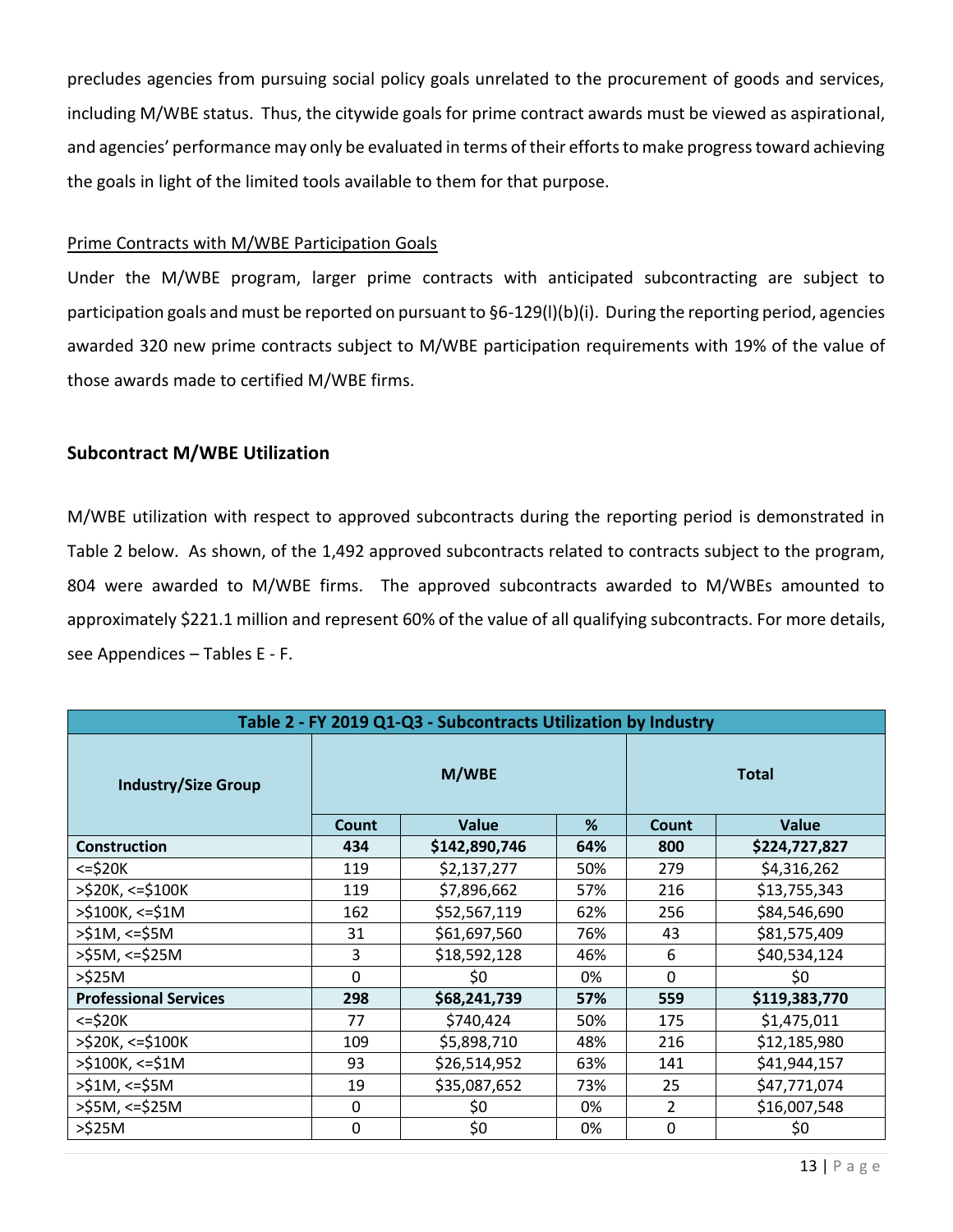| <b>Standard Services</b> | 72  | \$9,918,114   | 44% | 133  | \$22,330,327  |
|--------------------------|-----|---------------|-----|------|---------------|
| $<=$ \$20 $K$            | 21  | \$171,793     | 37% | 54   | \$466,630     |
| $>$ \$20K, <=\$100K      | 30  | \$1,379,502   | 58% | 48   | \$2,372,289   |
| $>$ \$100K, <=\$1M       | 21  | \$8,366,819   | 72% | 29   | \$11,558,608  |
| $>51M$ , <= $55M$        |     | \$0           | 0%  |      | \$2,382,800   |
| >\$5M, <=\$25M           |     | \$0           | 0%  |      | \$5,550,000   |
| $>525M$                  |     | \$0           | 0%  |      | \$0           |
| <b>Total</b>             | 804 | \$221,050,598 | 60% | 1492 | \$366,441,924 |

#### **Waivers**

A vendor that plans to submit a bid or proposal in response to a solicitation for a contract that is subject to M/WBE participation goals may seek to request a reduction in the goals by filing a waiver request with the contracting agency during the pre-bid or pre-proposal stage. The agency and MOCS then evaluate the extent to which the vendor's business model and subcontracting history is consistent with this request. In order to qualify for a waiver, a vendor must show both the capacity to execute the contract with less subcontracting than projected and legitimate business reasons to do so. A vendor that receives a full waiver has demonstrated that they would be able to fully self-perform the contract without using subcontractors if awarded the contract. A vendor that obtains a partial waiver has demonstrated that they will subcontract at a lower amount than the participation goal established by the agency.

During the reporting period, vendors sought a total of 175 requests for waivers of the M/WBE participation requirements. Of those requests, 53 were denied, while 36 were approved as full waivers and 86 were approved as partial waivers, see Appendices – Table G. Since waivers may be granted only to vendors that demonstrate both the capacity to perform the prime contract without subcontracting and a prior contracting history of doing similar work without subcontracting, some of the waivers that were granted involved repeated requests from the same firms, as they sought multiple bidding opportunities. Thus, the 122 full and partial waivers were granted to a total of 62 individual firms. Waivers are determined during the pre-bid stage of the procurement.

During the reporting period, a total of 13 contracts were registered where a winning vendor obtained either a full or partial waiver of the total participation goal. For more details, see Appendices – Table H.